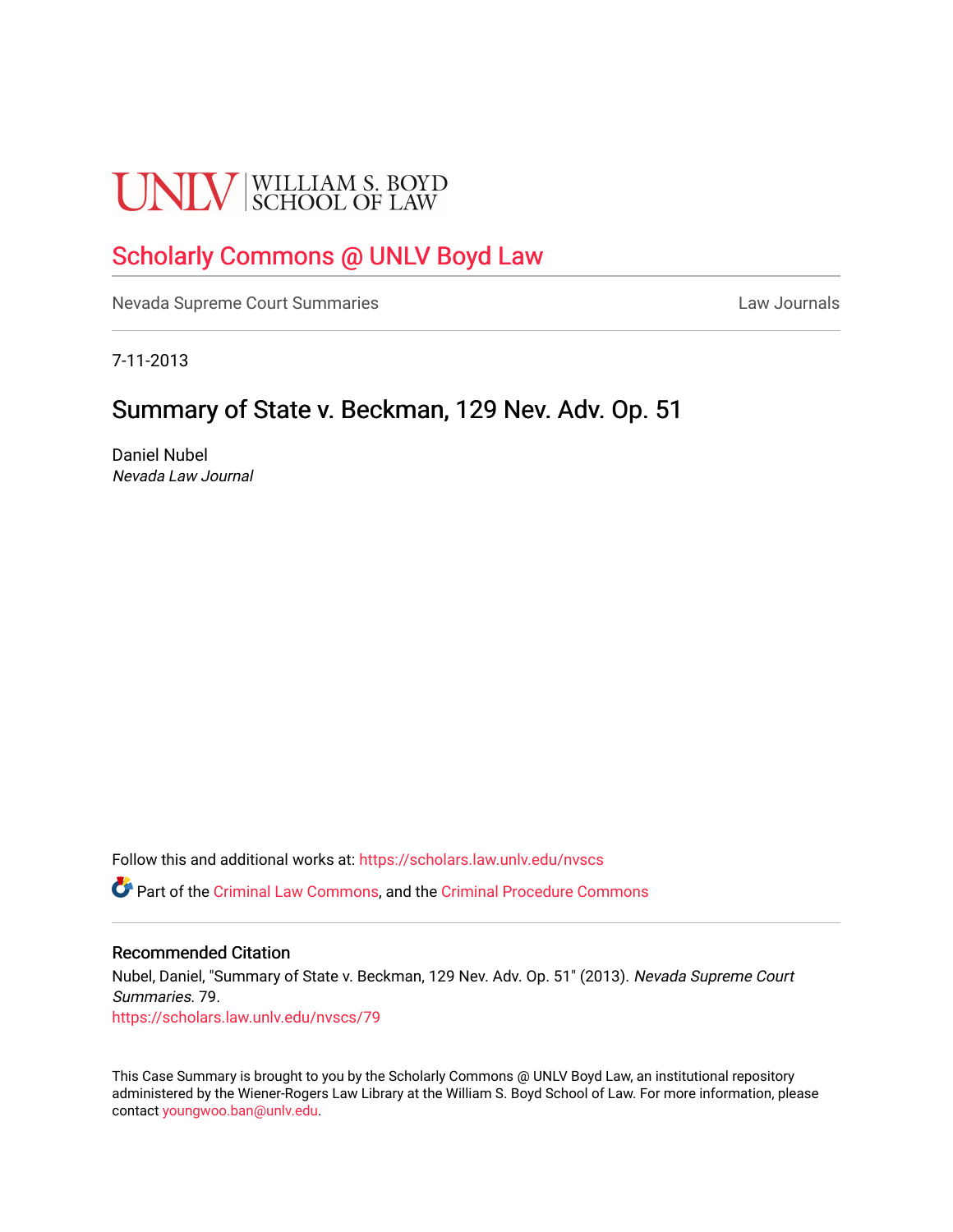*State v. Beckman*, 129 Nev. Adv. Op. 51 (July 11, 2013)<sup>1</sup>

#### CRIMINAL LAW AND PROCEDURE

#### **Summary**

Appeal from a district court order granting a motion to suppress evidence. The Court clarified the government's ability to subject citizens to drug sniffing dogs in the absence of reasonable suspicion.

#### **Disposition/Outcome**

Relying on the United States Constitution and the Nevada Constitution, the Court upheld the district court's order granting a motion to suppress evidence.

#### **Facts and Procedural History**

Nevada Highway Patrolman Pickers stopped Beckman on Interstate 80 for speeding. Trooper Pickers requested Beckman's license and registration. Trooper Pickers found Beckman's nervousness and the fingerprints on Beckman's trunk suspicious. When Trooper Pickers returned to his patrol car he radioed dispatch to request a drug-sniffing dog. Pickers returned to Beckman's vehicle and told Beckman that "everything checks good . . . be careful."

Before Beckman could drive away, Trooper Pickers asked Beckman if he could answer a few questions. Beckman agreed to do so. Trooper Pickers then asked if Beckman had anything illegal in his car, and if Trooper Pickers could search the vehicle. Beckman refused to allow the search. Trooper Picker's then told Beckman that he was no longer free to leave and would have to wait for the canine unit to arrive. About nine minutes had passed since the initial stop. When the canine unit arrived another nine minutes later, the drug-sniffing dog signaled the presence of narcotics in Beckman's vehicle. Police officers searched the car and seized cocaine and methamphetamine. Trooper Pickers then drove Beckman to the sheriff's station.

The State charged Beckman with several drug-related offenses. Beckman filed a motion to suppress, arguing that Trooper Pickers had unlawfully seized him when Trooper Pickers required him to wait for the canine unit to arrive without reasonable suspicion. The State argued that Trooper Pickers had reasonable suspicion for the de minimis detention. The district court granted Beckman's motion to suppress in a detailed order focusing on the legality of the warrantless search.

 

<sup>&</sup>lt;sup>1</sup> By Daniel Nubel